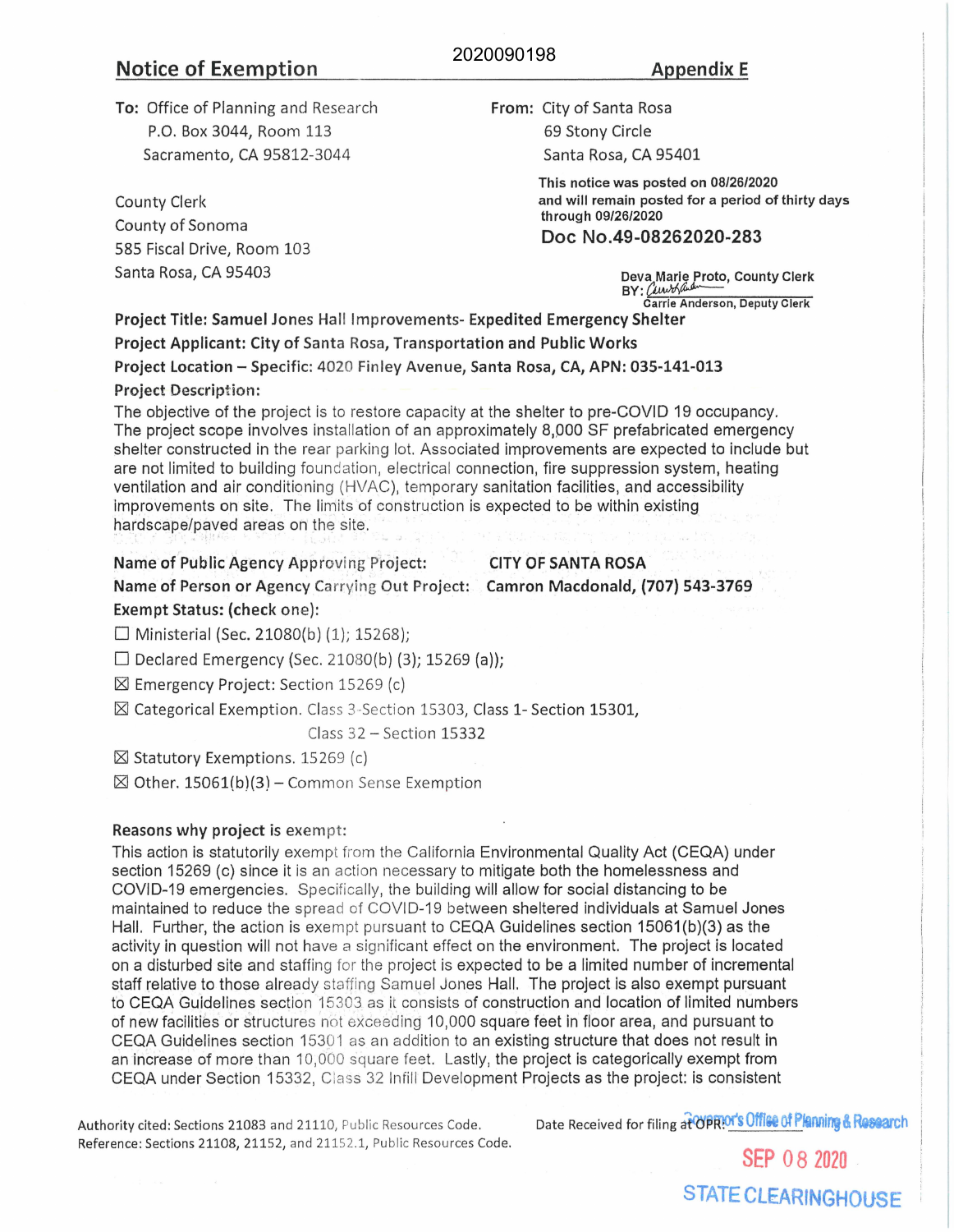with the general plan and zoning designation, is located within the city limits on a site less than five acres in size and is surrounded by urban uses, the site has no value as habitat for endangered species because the project site consists of an existing paved parking area, the site can be served by all required utilities and public services and approval of the project would not result in any significant effects relating to traffic, noise, air quality or water quality. There are no exceptions to the exemptions and there is no possibility that the activity will have a significant effect on the environment due to unusual circumstances.

#### **Lead Agency Contact** Person: Amy Nicholson, **{707) 543-3258**

If filed by applicant:

- 1. Attach certified document of exemption finding.
- 2. Has a Notice of Exemption been filed by the public agency approving the project?

□ Yes □ No

Signature: *Amy Michthoshylics Cate: 8/14/2020* Title: Environmental Coordinator

 $\boxtimes$  Signed by Lead Agency  $\Box$  Signed by Applicant

Authority cited: Sections 21083 and 21110, Public Resources Code. Date Received for filing at OPR: Reference: Sections 21108, 21152, and 21152.1, Public Resources Code.